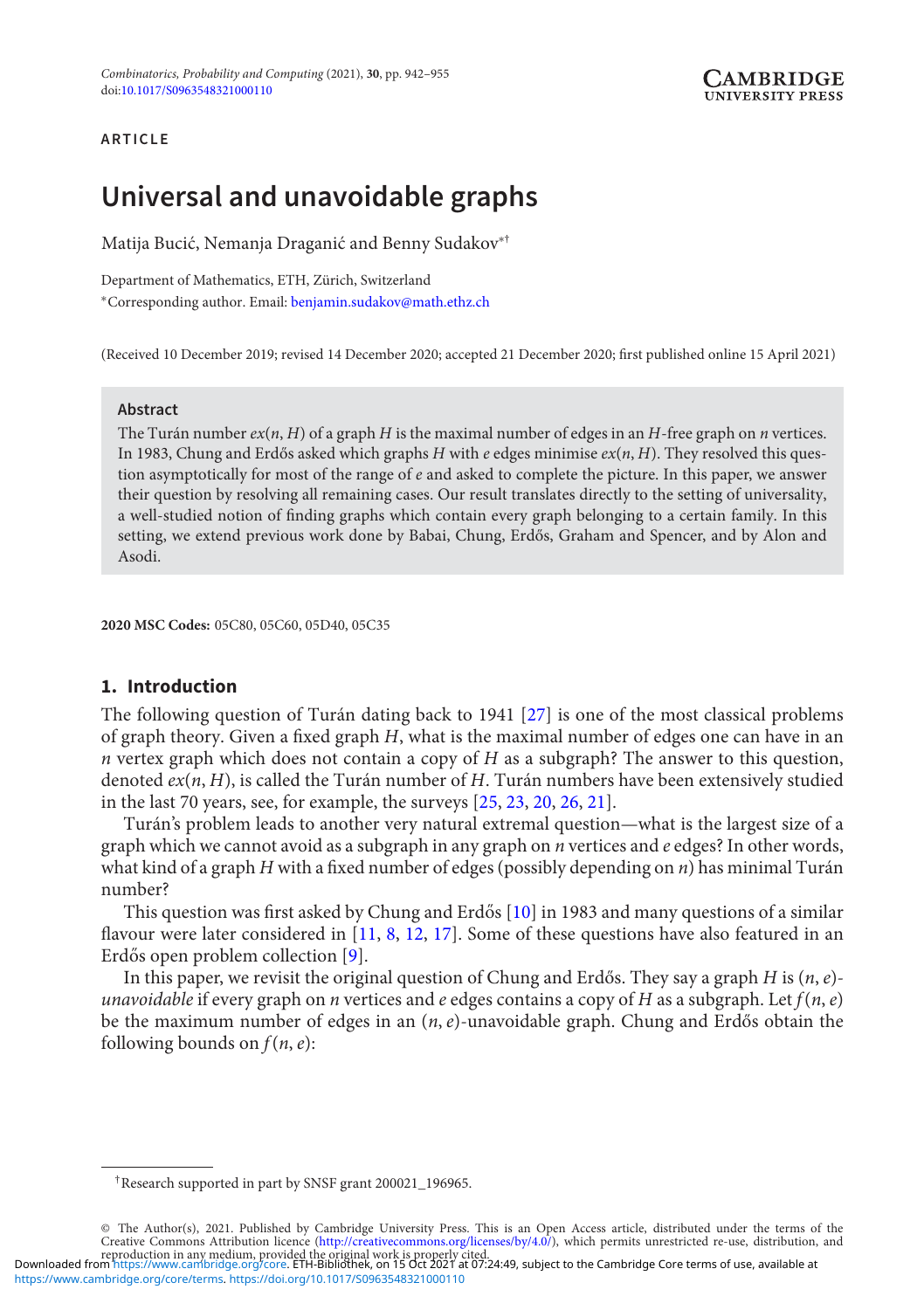i. 
$$
f(n, e) = \Theta\left(\lceil e/n \rceil^2\right)
$$
 if  $e \le n^{4/3}$ .  
\nii.  $f(n, e) = \Theta\left(\frac{\sqrt{e} \log n}{\log(\binom{n}{2}/e)}\right)$  if  $cn^{4/3} < e < \binom{n}{2} - n^{1+c}$  for any  $0 < c < 1$ .  
\niii.  $\Omega\left(\frac{m^2}{\log^2 m}\right) \le \binom{n}{2} - f(n, e) \le \mathcal{O}\left(\frac{m^2 \log \log m}{\log m}\right)$  where  $m = \binom{n}{2} - e$ , and  $\binom{n}{2} - cn < e$ , for some  $c > 0$ .

In fact for certain regimes from parts (i) and (ii) they obtain even more precise bounds, some of which appear in a later paper [\[11\]](#page-13-7). However, there is a gap between regimes of part (ii) and (iii) for which their methods fail to give an answer. Given this, they naturally ask what is the correct behaviour of  $f(n, e)$  towards the end of the range, so when  $e > \binom{n}{2}$  $\binom{n}{2} - n^{1+o(1)}$ . In this paper, we resolve this question and determine  $f(n, e)$  for the remaining values of  $e$ .

<span id="page-1-1"></span>**Theorem 1.1.** *For any*  $\varepsilon > 0$ , *if we let*  $m = \binom{n}{2}$  $\binom{n}{2} - e$ 

$$
f(n,e) = \begin{cases} {n \choose 2} - \Theta\left(\frac{m^2}{\log^2 m}\right) & \text{if } m \le n \log n \\ \Theta\left(\frac{n^3 \log n}{m}\right) & \text{if } n \log n < m < n^{3/2-\varepsilon} \end{cases}.
$$

It is worth noting that the unavoidable graph we use in order to obtain the lower bound in the second part of the above theorem is the random Erdős–Renyi graph. This is in stark contrast to the very structured gr[a](#page-1-0)ph used by Chung and Erdős in regimes of  $(ii)^{a}$  and  $(iii)$  above. In particular, they use a disjoint union of complete bipartite graphs. Furthermore, for part of the regime both of these very different examples are extremal, up to a constant factor.

#### *1.1 Universality*

An (*n*, *e*)-unavoidable graph *H* on *n* vertices is contained in every graph *G* on *n* vertices and *e* edges. Another way of saying this is that the complement of *H* contains the complement of *G*. Since *G* was arbitrary, this means that *H* is (*n*, *e*)-unavoidable if and only if its complement contains every graph on *n* vertices and  $m = \binom{n}{2}$  $\binom{n}{2}$  – *e* edges as a subgraph. This observation, made by Chung and Erdős, links unavoidability to perhaps an even more natural and well-studied notion, namely that of universality.

For a given family of graphs *H*, we call a graph *H*-universal if it contains a copy of each graph in *H*. Given *H* one usually wants to find the smallest *H*-universal graph with respect to the number of edges or both vertices and edges. Chung and Graham [\[13\]](#page-13-12) were the first to use this general notion of universality in 1979. In [\[13\]](#page-13-12), they survey a number of results in this setting. Universality problems have been extensively studied ever since, for some examples, see [\[14,](#page-13-13) [16,](#page-13-14) [24,](#page-13-15) [4,](#page-13-16) [6\]](#page-13-17) and references therein.

Following the above observation by Chung and Erdős, the relevant family in our case is that of all graphs on *n* vertices and *m* edges, which we denote as  $\mathcal{H}(n, m)$ . We denote by  $g(n, m)$  the minimum number of edges in an  $H(n, m)$ -universal graph on *n* vertices. The above observation of Chung and Erdős boils down to the following relation between the functions f and g:

$$
g(n, m) = {n \choose 2} - f(n, e),
$$
 (1)

where  $m = \binom{n}{2}$  $\binom{n}{2}$  – *e*. This relation allows us to easily translate results between unavoidability and universality. For example, Theorem [1.1](#page-1-1) is equivalent to the following statement.

<span id="page-1-0"></span><sup>&</sup>lt;sup>a</sup>Note that the bound of Chung and Erdős agrees, after some simplification, with our bound in Theorem [1.1,](#page-1-1) for the part of the range where they overlap.

<https://www.cambridge.org/core/terms>.<https://doi.org/10.1017/S0963548321000110> Downloaded from<https://www.cambridge.org/core>. ETH-Bibliothek, on 15 Oct 2021 at 07:24:49, subject to the Cambridge Core terms of use, available at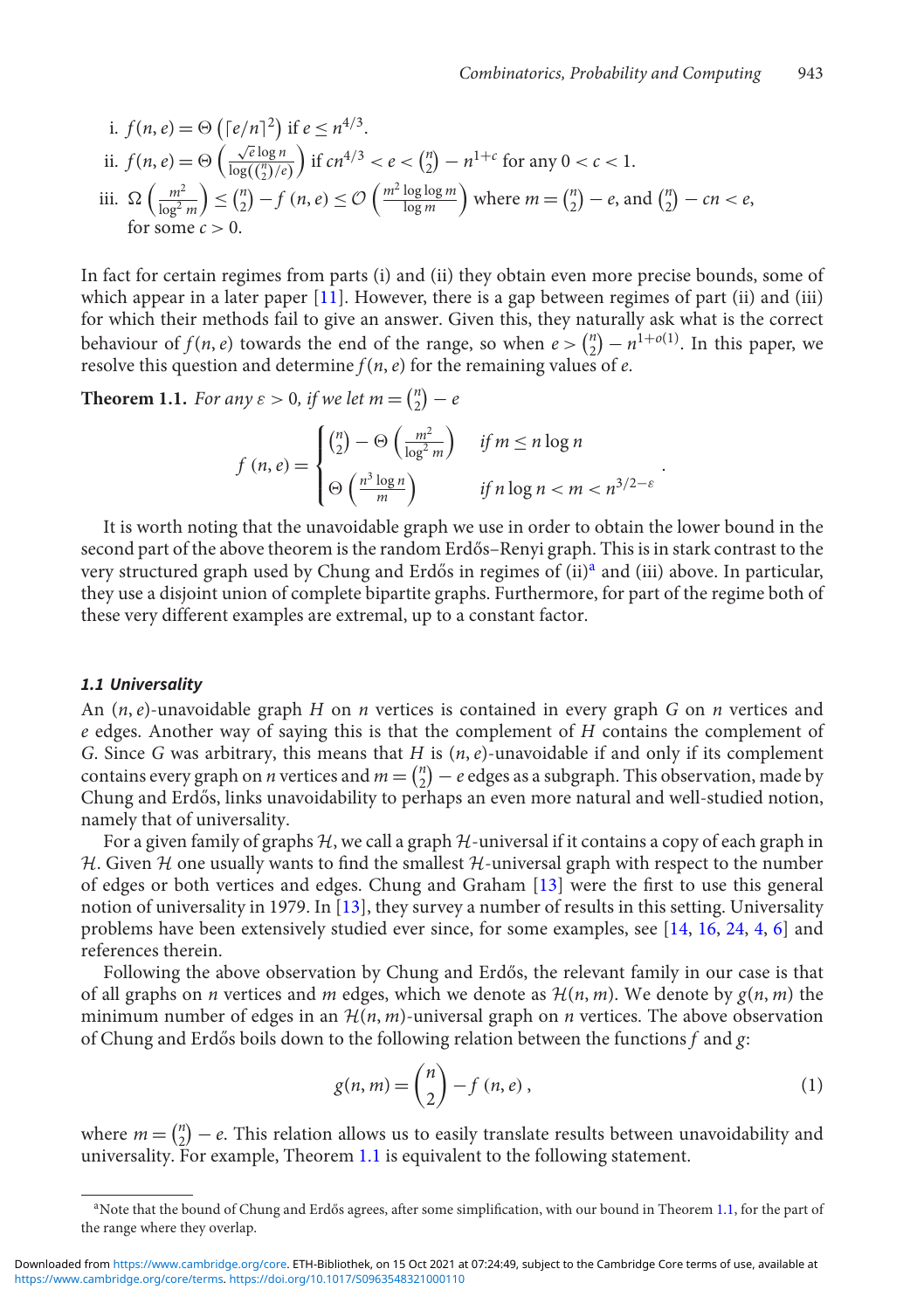<span id="page-2-0"></span>**Theorem 1.2.** *For any*  $\varepsilon > 0$  *we have* 

$$
g(n, m) = \begin{cases} \Theta\left(\frac{m^2}{\log^2 m}\right) & \text{if } m \le n \log n \\ \binom{n}{2} - \Theta\left(\frac{n^3 \log n}{m}\right) & \text{if } n \log n < m < n^{3/2 - \varepsilon} \end{cases}
$$

.

While in the unavoidability case, one might arguably think that the very end of the regime is not that interesting since it only involves determining the behaviour of the second-order term, we see here that this second-order term becomes the main and only term for the case of universality. This regime, in particular is related to previous work on universality for the family  $\mathcal{E}(m)$  of graphs with exactly *m* edges (and no isolated vertices). This was first considered by Babai, Chung, Erdős, Graham and Spencer [[5\]](#page-13-18) in 1982. They show that there exist  $\mathcal{E}(m)$ -universal graphs with at most  $\mathcal{O}\left(\frac{m^2\log\log m}{\log m}\right)$  edges. This was later improved upon by Alon and Asodi [\[1\]](#page-12-0) who show the upper bound of  $\mathcal{O}\left(\frac{m^2}{\log^2}\right)$  $\overline{\log^2 m}$ ), which matches the lower bound. Our bound on  $g(2m, m)$  recovers the result of Alon and Asodi as any graph on *m* edges can use at most 2*m* vertices, so any graph which is  $H(2m, m)$ -universal is also  $E(m)$ -universal. On the other hand when  $m > n/2$  their results cannot be used to obtain a bound on  $g(n, m)$  for the following reason. In order to bound  $g(n, m)$  one needs to find an  $H(n, m)$ -universal graph on *n* vertices. This can never come from an  $E(m)$ -universal graph as any such graph needs to have at least  $2m > n$  vertices, in order to contain a matching of *m* edges. Furthermore, *E*(*m*)-universal construction of Alon and Asodi uses more than  $4m$  vertices. Since any graph in  $\mathcal{E}(m)$  has at most  $2m$  vertices, this affords them a lot of leeway during the embedding process. In contrast, in our problem we need to find spanning universal graphs, which requires a different embedding technique. Proving such spanning results is often a harder problem. While neither our nor the universal graphs used by Alon and Asodi are explicit, our embedding technique allows us to work with a weaker and simpler property of random graphs, which might be helpful in answering their question about finding explicit universal graphs.

Another related notion of universality deals with the family  $\mathcal{E}(n, d)$  of graphs on *n* vertices with degree bounded by *d*. Alon and Capalbo [\[3\]](#page-13-19) show that  $\Theta\left(n^{2-2/d}\right)$  is the least possible number of edges in an  $\mathcal{E}(n, d)$ -universal graph. The  $\mathcal{E}(n, d)$ -universal graph they construct has more than  $(1 + \varepsilon)n$  vertices and it is a seemingly hard open problem in the area to obtain such a graph on exactly *n* vertices. The best result in this direction is due to the same authors [\[2\]](#page-12-1) where they exhibit such a graph with  $\mathcal{O}\left(n^{2-2/d}\log^{4/d}n\right)$  edges. As already mentioned, we need to overcome a similar difficulty in our setting since we require our universal graphs to be of the same order as the graphs we want to embed.

**Notation.** We will abbreviate  $H(n, m)$ -universal by  $(n, m)$ -universal throughout the paper. Let *G* = (*V*, *E*) be a graph and *U* ⊆ *V*. We denote with *G*[*U*] the subgraph of *G* induced by *U*. We denote with  $G(n, p)$  the standard Erdős–Renyi random graph, i.e. the probability distribution on the set of all graphs on *n* vertices where each graph *H* has probability measure  $p^{e(H)}(1-p)^{{n \choose 2}-e(H)}$ . We say that  $G(n, p)$  satisfies a property with high probability (whp) if a sample from  $\mathcal{G}(n, p)$  satisfies this property with probability tending to 1 as *n* tends to infinity. Let  $f$ ,  $g$  be functions from N to  $\mathbb{R}^+$ . Then *f* =  $\mathcal{O}(g)$  if there exists a constant *C* such that *f*(*n*) ≤ *Cg*(*n*) for all *n* ∈ N. Also, *f* = Ω(*g*) if *g* = *O*(*f*). Furthermore, *f* = Θ(*g*) if *g* = *O*(*f*) and *g* = Ω(*f*). If lim<sub>*n*→∞  $\frac{f(n)}{g(n)}$ </sub> = 0 then we write  $f = o(g)$  and  $g = \omega(f)$ . With log *n* we denote the natural logarithm of *n*. We omit floors and ceilings whenever they are not essential.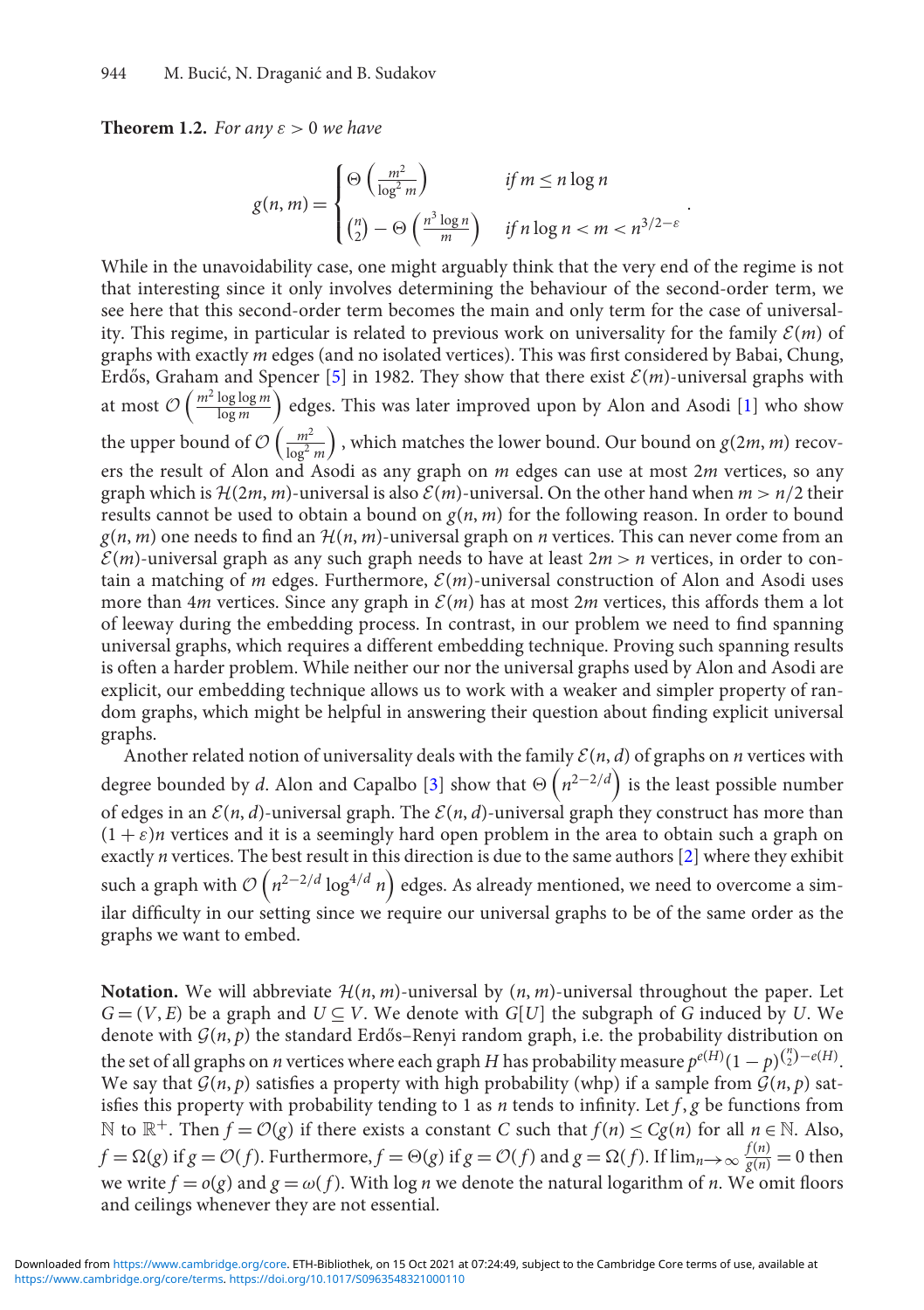### **2. Lower bounds for** *g***(***n***,** *m***)**

<span id="page-3-1"></span>We start our proof of Theorem [1.2](#page-2-0) with the lower bounds.

**Lemma 2.1.** *Let G be an* (*n*, *m*)*-universal graph with t edges. Then the following holds:*

\n- If 
$$
m > n \log n
$$
 then  $t \geq \binom{n}{2} \left( 1 - \frac{n \log n}{m} \right)$ .
\n- If  $m \leq n \log n$  then  $t \geq \frac{1}{4} \binom{m/\log m}{2}$ .
\n

• If 
$$
m \le n \log n
$$
 then  $t \ge \frac{1}{4} {m \log m \choose 2}$ .

**Proof.** The idea behind the proof is quite simple, we will count how many non-isomorphic graphs there are on *n* vertices and *m* edges and we will count how many subgraphs with *m* edges we can find in our a graph with *t* edges. The existence of an (*n*, *m*)-universal graph *G* on *t* edges implies that the former count must be smaller than the latter (since all *n*-vertex *m*-edge graphs must appear as subgraphs of *G*); the desired bounds then follow after some simplifications, which will differ depending on the regime.

The number of non-isomorphic graphs on *n* vertices and *m* edges is at least

$$
\binom{\binom{n}{2}}{m}\frac{1}{n!},
$$

here the first term counts the number of labelled graphs on *n* vertices and *m* edges, and we counted each graph at most *n*! many times.

Since *G* contains all these graphs, and there are  $\binom{t}{n}$  $\binom{t}{m}$  subgraphs of *G* with *m* edges, we get

$$
\binom{\binom{n}{2}}{m}\frac{1}{n!} \leq \binom{t}{m}.
$$

By using the inequality  $\binom{b}{c}$  $c^b$   $\leq$   $\binom{a}{c}$  $\binom{a}{c}$  $(\frac{b}{a})^c$  that holds for all  $a > b > c \ge 0$  we conclude

$$
\frac{1}{n!} \le \left(\frac{t}{\binom{n}{2}}\right)^m,
$$

which gives

<span id="page-3-0"></span>
$$
t > \binom{n}{2} (n!)^{-1/m} \ge \binom{n}{2} n^{-n/m}.
$$
 (2)

Since  $n^{-n/m}$  ≥ 1 −  $\frac{n \log n}{m}$  the first claim follows. For the case when  $m < n \log n$  let  $k = m/\log m <$ *n*. So *G* is also (*k*, *m*)-universal and the bound [\(2\)](#page-3-0) implies

$$
t > {k \choose 2} k^{-k/m} = {k \choose 2} \left(\frac{m}{\log m}\right)^{-1/\log m} > {k \choose 2} m^{-1/\log m} = {k \choose 2} e^{-1}.
$$

# **3. Upper bounds for** *g***(***n***,** *m***)**

In order to give an upper bound on  $g(n, m)$  one needs to exhibit an example of an  $(n, m)$ universal graph. We distinguish two regimes, corresponding to the relations between *n* and *m* which give us different behaviours in Theorem [1.2.](#page-2-0) Namely, in the first regime, we will work with *n* log  $n < m < n^{3/2-\epsilon}$  and in the second with  $m \le n \log n$ . In both regimes, we have different examples but they share some common traits. We begin with a few results which will be useful for both regimes.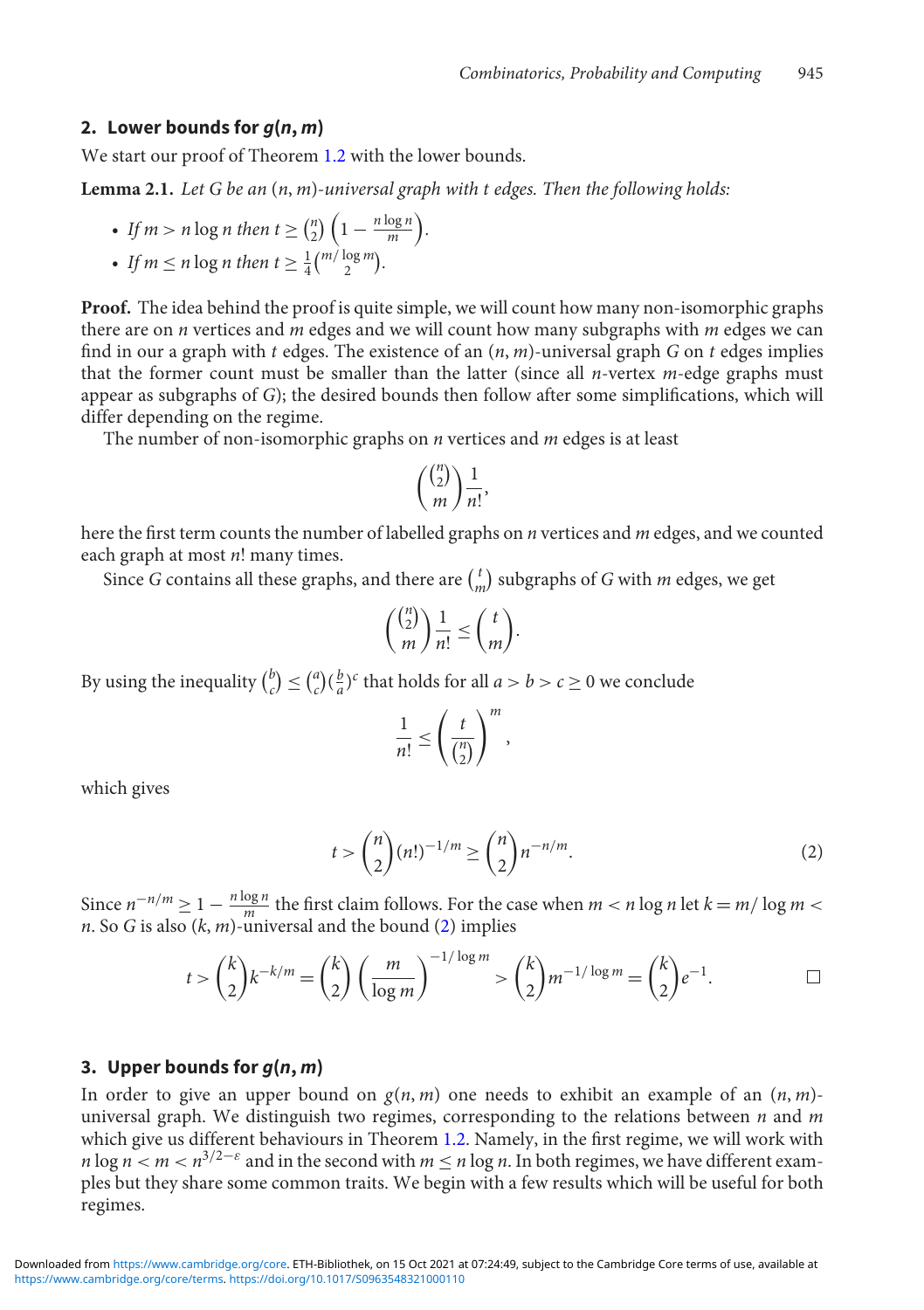Let us state an immediate observation which we will use frequently, without further mention.

**Observation 3.1.** *Let G be a graph with m edges. If G is the subgraph of G obtained by delet*ing k vertices of highest degree, then  $\Delta(G') \leq 2m/k$ . In fact, any vertex of G' has degree at most 2*m*/*k in G.*

The following lemma will allow us to pass from almost spanning universal graphs to spanning ones. Here, and in the rest of the paper when we say that we add full-degree vertices to a graph, we mean that we create a new graph, which consists of an induced copy of the original graph and a number of new 'full-degree' vertices that are adjacent to every other vertex of the new graph.

<span id="page-4-0"></span>**Lemma 3.2.** *Let n* > *k and suppose there is a k-vertex*  $(k - \left| \frac{k(n-k)}{2m+k} \right|, m)$  *universal graph U. By adding n* − *k new full-degree vertices to U we obtain an n-vertex* (*n*, *m*)*-universal graph.*

**Proof.** Let *U* be the universal graph given by the assumption. We construct *G* by adding a set *F* of *n* − *k* new vertices to *U* and joining each vertex of *F* to all other vertices in *U* ∪ *F*. We claim that *G* is (*n*, *m*)-universal. To show this we consider an arbitrary *n*-vertex graph *H* with *m* edges. We prove that *H* can be embedded into *G*.

 $\left| k(n-k)/(2m+k) \right|$  so that *U* is  $(k-\ell, m)$ -universal. We will first find an independent set of Before turning to the details let us explain the idea how we will achieve this. Let  $\ell :=$  $\overline{S}$  of  $\ell$  vertices in *H* with the property that there are at least *k* vertices of *H* having no edges to *S* (including vertices of *S* themselves). We embed the remaining *n* − *k* vertices into vertices of *G* of full degree, we then embed the remaining  $k - \ell$  vertices not in *S* inside *U*, using the universality of *U*, finally we may embed the vertices in *S* as we please to the remainder of *U* since they send no edges to the part of *H* embedded in *U* and will be joined to every other vertex in *G*.

Let us now fill in the details. We pick a vertex  $v_1$  in  $H_0 := H$  of minimum degree and remove  $v_1$ and all its neighbours from *H* to obtain  $H_1$ . We repeat  $\ell$  times, in step *i* we pick a vertex  $v_i$  in  $H_{i-1}$ of minimum degree and create  $H_i$  by removing  $v_i$  and all its neighbours in  $H_{i-1}$ . By induction it is easy to see that after each step, we are left with at least *k* vertices in *Hi*. Indeed, if *Hi*<sup>−</sup><sup>1</sup> has at least *k* vertices, then for  $j \le i$  vertex  $v_j$  has a degree of at most  $2|E(H_{j-1})|/|H_{j-1}| \le 2m/k$  in  $H_{j-1}$ , since  $v_j$ is a vertex of minimum degree in  $H_{i-1}$  and  $|H_{i-1}| \geq |H_{i-1}| \geq k$ . So after deleting all such *v<sub>i</sub>*'s and their neighbours, we have in total deleted at most  $i \cdot (2m/k + 1) \leq \ell(2m/k + 1) \leq n - k$  vertices, so indeed we do have at least *k* vertices in  $H_i$  for each  $i \in [\ell]$ .

In particular, we obtain a subgraph  $H_{\ell}$  of *H* of size at least *k* and an independent set *S* =  $\{v_1, \ldots, v_\ell\}$  of  $\ell$  vertices each with no neighbours in *H*<sub> $\ell$ </sub>. We embed all vertices of *H* \ (*H*<sub> $\ell$ </sub> ∪ *S*) into *F* (which we can since  $|H \setminus H_\ell| \le n - k$ ) as well as as many vertices of  $H_\ell$  as we can. If we are only left with vertices of *S* we can embed them into *U* (since they make an independent set). Otherwise we are left with a graph *H'* such that  $S \subseteq H' \subseteq H_\ell \cup S$ . Note that *H'* has  $|G \setminus F| = k$  vertices,  $\ell$  of which are independent (depicted by the first and last part of *H* in Figure [1\)](#page-5-0). Since *U* was  $(k - \ell, m)$ -universal we can embed *H'* \ *S* into *U* and place *S* into unused vertices. This is permissible since vertices in *S* were isolated in *H* . Furthermore, since all other vertices got embedded into *F* (whose vertices have full degree in *G*), we have found our embedding of *H*.  $\Box$ 

This lemma shows that if we can establish a sufficiently strong version of almost spanning universality it only costs us a very few extra vertices of full degree in order to obtain spanning universality. On the other hand since we want universality for *n*-vertex graphs with *m* edges, we know that provided  $m > n - 1$  the host graph must contain some vertices of full degree, as the graphs we want to embed might also have some vertices of full degree. We note that this simple lemma is one of the main ingredients that allow us to find spanning universal graphs, which is usually a very hard problem. In addition, it allows us to greatly simplify certain technical parts of our arguments.

We will construct a part of our universal graph *G* to satisfy a property of the following type, which will allow us to embed any graph on *n* vertices and *m* edges into *G*.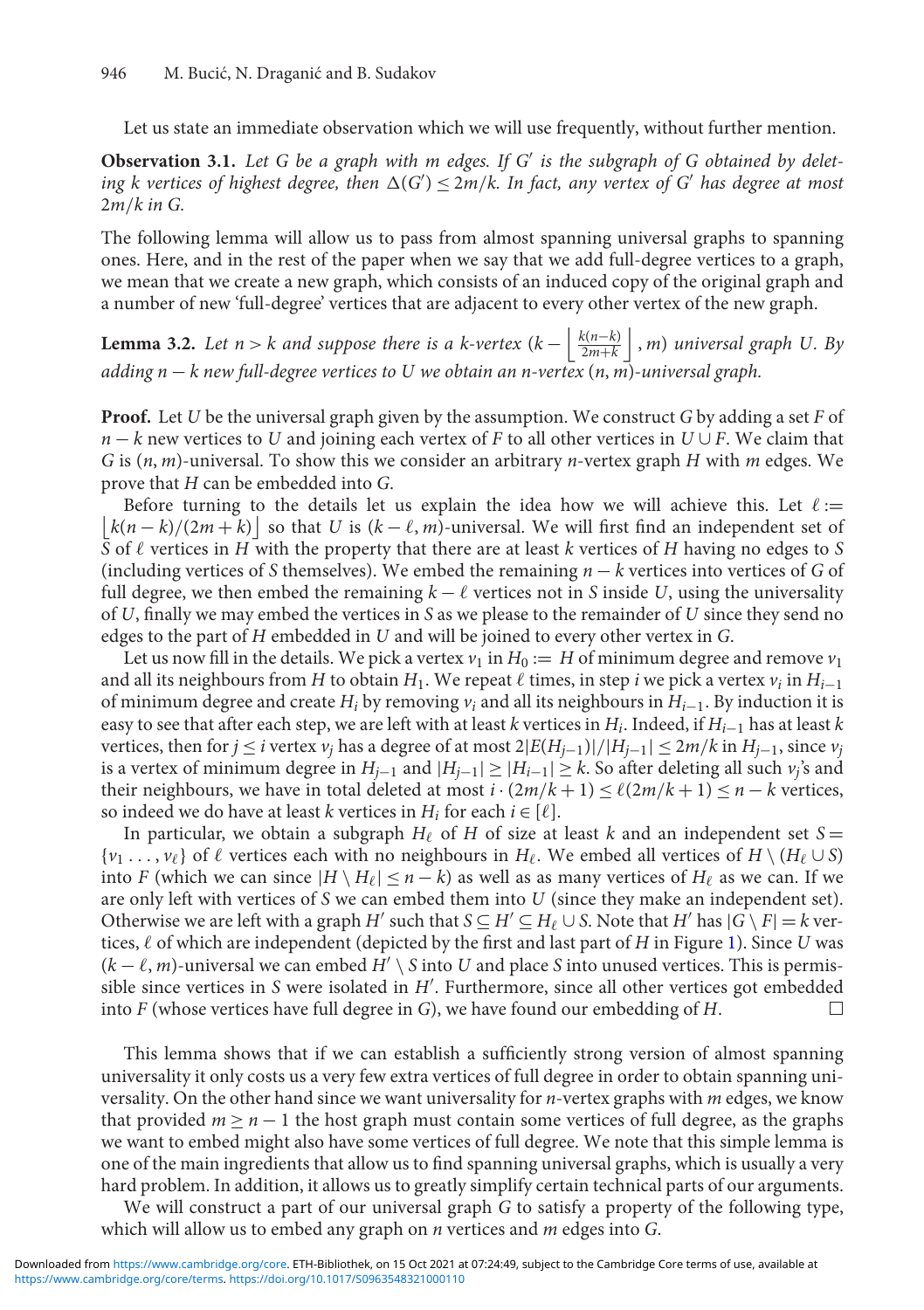<span id="page-5-0"></span>

**Figure 1.** Illustration of the final state of the embedding process when passing from almost spanning universality to spanning universality.

**Definition.** A graph is said to have the  $(r, s, t)$ -domination property if for any set *R* of size *r* and any *t* disjoint sets  $S_1, \ldots, S_t$  of size *s* which are disjoint from *R*, there is a vertex *v* in *R* and a set  $S_i$ such that *v* is a common neighbour of all vertices in *Si*.

A part of our universal graphs which will satisfy the above property is going to be provided by a random graph. Towards this end, the following lemma establishes a condition on the parameters *r*, *s*, *t*, which implies that the random graph  $G(n, p)$  has the  $(r, s, t)$ -domination property.

<span id="page-5-1"></span>**Lemma 3.3.** *The random graph <sup>G</sup>*(*n*, *<sup>p</sup>*) *has the* (*r*, *<sup>s</sup>*, *<sup>t</sup>*)*-domination property whp provided*

$$
3\log n \leq p^s \cdot \min\left(\frac{r}{s}, t\right).
$$

**Proof.** The probability that a fixed vertex is a common neighbour of every vertex in a fixed set *S* of size *s* is *ps* . By independence, the probability that a fixed set *R* of size *r* and *t* fixed disjoint sets  $S_1, \ldots, S_t$  of size *s* are such that no vertex in *R* is a common neighbour of every vertex in some  $S_i$ is  $(1 - p^{s})^{tr}$ . So, by a union bound, the probability that some choice of sets  $R, S_1, \ldots, S_t$  fails the desired condition is at most

$$
{\binom{n}{r}} {\binom{n}{s}}^t (1-p^s)^{tr} \le n^{r+ts} e^{-p^s tr} = n^{r+ts-p^s tr/\log n} \le n^{-r} = o(1).
$$

#### <span id="page-5-2"></span>*3.1 The first regime*

Let us now turn to the first regime, so when *n* log  $n < m < n^{3/2-\epsilon}$ . As part of our construction of an (*n*, *m*)-universal graph with *n* vertices we first find a smaller almost spanning universal graph, in particular a graph on  $k < n$  vertices, which is  $(k - r, m)$ -universal for appropriately chosen parameters *k* and *r*. We then finish the construction by applying Lemma [3.2.](#page-4-0)

Let  $\varepsilon > 0$  and  $k, m$  be integers such that  $k \log k < m < 3k^{3/2-\varepsilon}$  and  $k$  is sufficiently large depending only on ε. We let *G* be a *k*-vertex graph consisting of

- a set *F* of *k*/2 vertices joined to every vertex and
- a set *V* of  $k/2$  vertices inducing a graph *G'* with the  $(r, s, t)$ -domination property missing at least  $\frac{\varepsilon k^3 \log k}{2^8 m}$  edges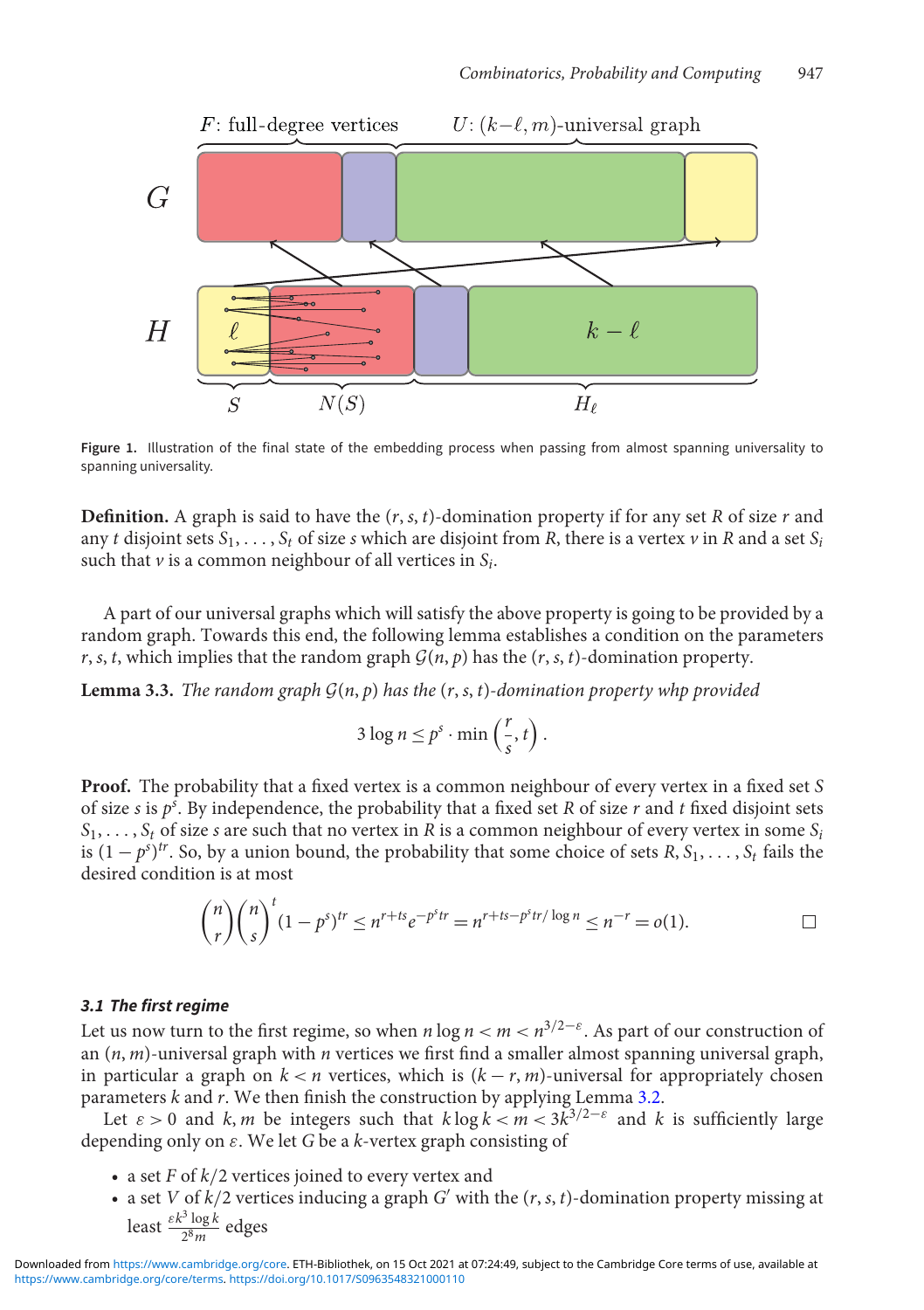<span id="page-6-0"></span>

**Figure 2.** The picture on the left illustrates the embedding process while the one on the right illustrates the final state of the embedding.

where  $t = \frac{k^3}{2^9 m^2}$ ,  $s = \frac{8m}{k}$  and  $r = \frac{k^2}{4m}$ . In order to ensure we can find such a graph  $G' = G[V]$  we let  $p = 1 - \frac{\varepsilon k \log k}{16m} > \frac{1}{2}$ . Then we have

$$
p^{s} = (1 - (1 - p))^{s} \ge e^{-2(1 - p)s} = k^{-\varepsilon},
$$

where we used that  $1 - x \ge e^{-2x}$ , provided  $0 \le x < 1/2$ . In addition, since  $m < 3k^{3/2-\epsilon}$ , we also have

$$
\min\left(\frac{r}{s},t\right) = t = k^3/(2^9 m^2) \ge k^{2\varepsilon}/(3^2 2^9) > 3k^{\varepsilon} \log k,
$$

as *k* is large enough compared to  $\varepsilon$ . So, by Lemma [3.3](#page-5-1)  $G(k/2, p)$  has the  $(r, s, t)$ -domination property whp. Notice further that  $G(k/2, p)$  is also missing at least  $(1-p)k^2/16 = \frac{\varepsilon k^3 \log k}{2^8 m}$  edges whp. So, in particular, it provides us with our *G'*. We now show *G* is universal for almost spanning graphs with *m* edges.

**Claim.** *G* is  $(k - r, m)$ -universal.

**Proof.** Let *H* be a graph on *k* − *r* vertices and *m* edges. Our goal is to embed *H* into *G*. Let us first delete  $k/4$  vertices of largest degrees from *H* to obtain  $H' \subseteq H$  with  $\Delta(H') \leq 8m/k$  and  $|H'| =$ 3*k*/4 − *r*. The deleted *k*/4 vertices we embed into *F*, leaving us with *k*/4 remaining vertices in *F*.

We continue by embedding vertices from H' one by one into G', making sure that whenever two embedded vertices make an edge in *H* , their images also make an edge in *G* . Let *S* be the set of already embedded vertices from  $H',$  i.e. assume that we have already found a distinct vertex  $\pi(v)$   $\in$ *V*(*G'*) for every *v* ∈ *S* ⊆ *V*(*H'*). If  $|S|$  ≥ *k*/2 − *r* we stop, so let us assume that  $|S|$  < *k*/2 − *r*, which implies that we have at least  $k/4$  vertices in  $H' \setminus S$ . For each  $v \in H' \setminus S$ , let  $S_v = \pi(S \cap N_{H'}(v))$ , so the set of vertices of  $G'$  which were already assigned to a neighbour of  $\nu$  (see Figure [2\)](#page-6-0). We know that  $|S_v| \leq 8m/k = s$  since  $\Delta(H') \leq 8m/k$ . Furthermore, the same max degree condition tells us that each  $S_v$  can intersect at most  $(8m/k)^2$  other such sets (since  $S_v$  has size at most  $8m/k$  and every vertex of *Sv* can belong to at most 8*m*/*k* other *Su*'s). This implies the existence of a family of at least  $\frac{|H'\setminus S|}{(8m/k)^2+1} \ge \frac{k^3}{2^9m^2} = t$  disjoint sets  $S_\nu$ . We can find such a family by greedily choosing the  $S_v$ 's.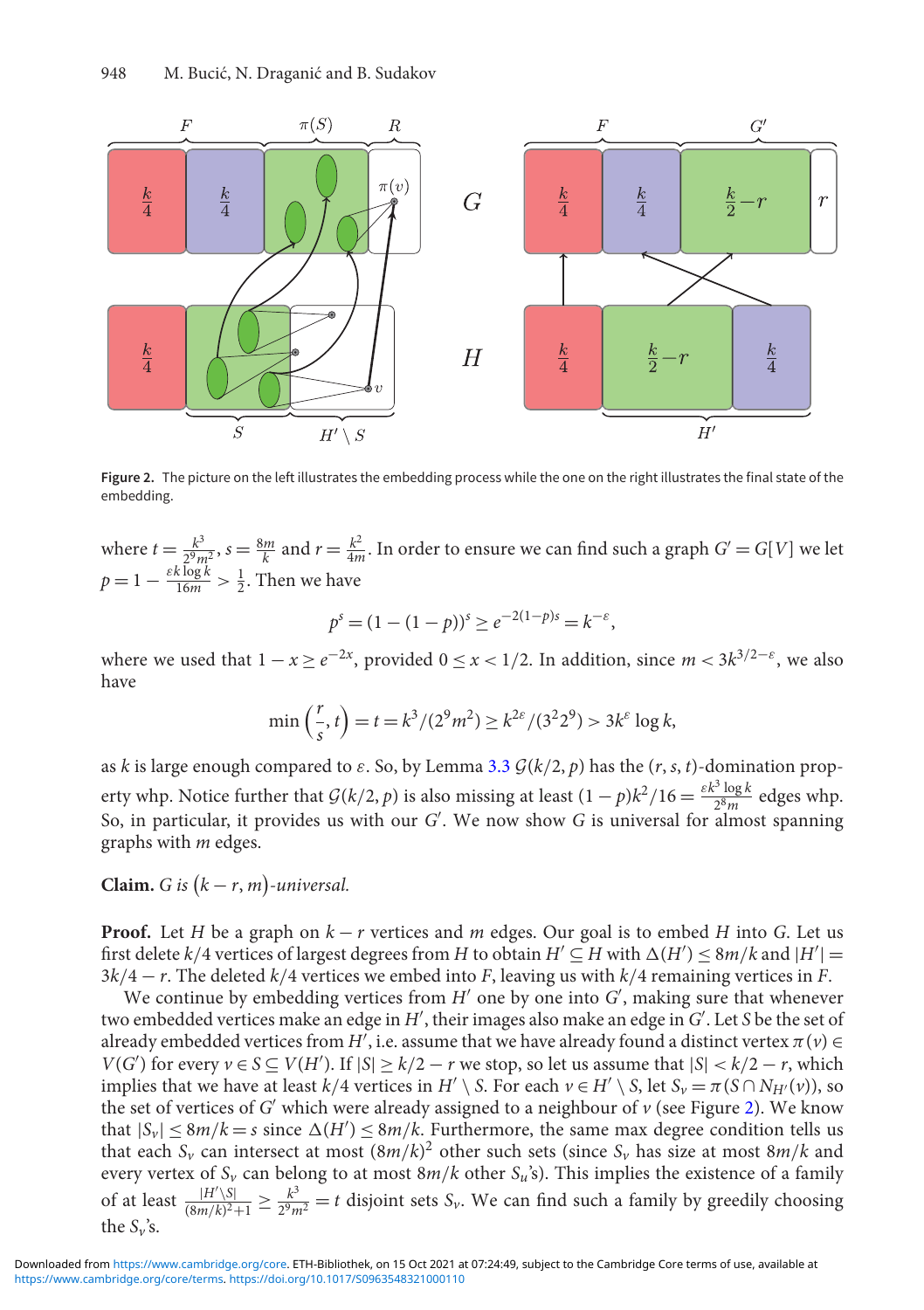On the other hand we have a set *R* of at least  $|G'|-|S| \geq r$  yet unassigned vertices of *G'*. Since  $G'$  is  $(r, s, t)$ -dominating, we know that there is a vertex *u* in *R* and one of the sets  $S_v$  such that *u* is a common neighbour of every vertex in  $S_v$ . So we may embed  $\pi(v) = u$  and repeat.

When we stop (i.e. when  $|S| \ge k/2 - r$ ), we will have embedded at least  $k/2 - r$  vertices of *H'*. We now embed the remaining  $k/4$  vertices of  $H'$  to the remaining  $k/4$  vertices of  $F$  to obtain the desired copy of  $H'$  in  $G'$ . П

<span id="page-7-1"></span>**Theorem 3.4.** *Let*  $\varepsilon > 0$  *and*  $n \log n < m < n^{3/2-\varepsilon}$ . *There is an n-vertex graph missing at least* ε*n*<sup>3</sup> log *n* <sup>2</sup>12*<sup>m</sup> edges which is* (*n*, *m*)*-universal, provided n is large enough depending only on* ε*.*

**Proof.** Let  $k = n/2$ , so  $k \log k < m < 3k^{3/2-\epsilon}$ . By the previous claim *G* is a  $(k - r, m)$ -universal graph that misses at least  $\frac{\varepsilon k^3 \log k}{2^8 m} \ge \frac{\varepsilon n^3 \log n}{2^{12} m}$  edges. Since  $r = \frac{k^2}{4m} \le \left\lfloor \frac{k(n-k)}{2m+k} \right\rfloor$  Lemma [3.2](#page-4-0) implies that adding  $n - k = n/2$  vertices of full degree to *G* gives us the desired graph.  $\Box$ 

Note that our final example for above theorem consisted of 3*n*/4 vertices of full degree and *n*/4 vertices spanning a graph satisfying certain properties, which hold for the random graph  $G(n/4, p)$  whp. Upon taking complements, what we have shown is that whp the random graph  $G(n/4, q)$ , where  $q = 1 - p$ , has Turán number on *n* vertices of at most  $\binom{n}{2}$  $\binom{n}{2} - m = \binom{n}{2}$  $\binom{n}{2} - \frac{\varepsilon n \log \frac{n}{2}}{32q} =$  $(1 - \Theta(\frac{\log n}{nq}))\binom{n}{2}$ <sup>n</sup>), where we may choose an arbitrary *q* such that  $1/2 > q > n^{-1/2+\epsilon}$ . Since in this regime  $\chi(G(n, q)) = \Theta(nq/\log n)$  this is approximately what we would obtain by applying Erdős– Stone–Simonovits theorem, despite the fact that our graph is of linear order while the usual Erdős–Stone–Simonovits applies only to small forbidden graphs. We postpone further discussion to concluding remarks.

## *3.2 The second regime*

In this subsection, we deal with the case when  $n/2 < m < n \log n$ . In this regime, our goal is to construct an  $(n, m)$ -universal graph on  $\Theta\left(\frac{m^2}{\ln^2}\right)$  $\overline{\log^2 m}$ edges to show the desired upper bound.

A part of our construction will again use a graph satisfying an appropriate domination property with few edges, similarly as in the first regime. We, however, require slightly different relation between parameters. The next lemma shows that the random graph still provides us with such a graph.

<span id="page-7-0"></span>**Lemma 3.5.** 
$$
\mathcal{G}(n, p)
$$
 *whp has the*  $(n^{\frac{3}{4}}, \frac{\log n}{2 \log \frac{1}{p}}, n^{\frac{3}{4}})$ *-domination property for*  $p < \frac{1}{2}$ *.*

**Proof.** Using Lemma [3.3](#page-5-1) and setting  $r = n^{\frac{3}{4}}$ ,  $s = \frac{\log n}{2 \log \frac{1}{p}}$  and  $t = n^{\frac{3}{4}}$ , it is enough to show that  $3 \log n \le p^s \cdot \min\left(\frac{r}{s}, t\right)$ , which is equivalent to  $3 \log n \le \frac{1}{\sqrt{n}} \cdot \frac{n^{\frac{3}{4}}}{s}$  and since  $s \le \log n$ , we  $\Box$ are done.

To upper bound  $g(n, m)$  we will give a recursive construction of an  $(n, m)$ -universal graph. It will not be hard to 'extract' the constructed graph later, but we use the recursive definition as it provides us with a convenient way of controlling the bounds.

**Lemma 3.6.** *For n*/2  $\leq$  *m*  $\leq \frac{n \log n}{2^{10}}$  *we have*  $g(n, m) \leq \frac{32m^3}{1-\frac{3}{2}}$  $\frac{32m}{n \log^3 n} + g(n', m)$ ,

where  $n' = 32m \cdot \log(\frac{n \log n}{m})/\log n$ .

<https://www.cambridge.org/core/terms>.<https://doi.org/10.1017/S0963548321000110> Downloaded from<https://www.cambridge.org/core>. ETH-Bibliothek, on 15 Oct 2021 at 07:24:49, subject to the Cambridge Core terms of use, available at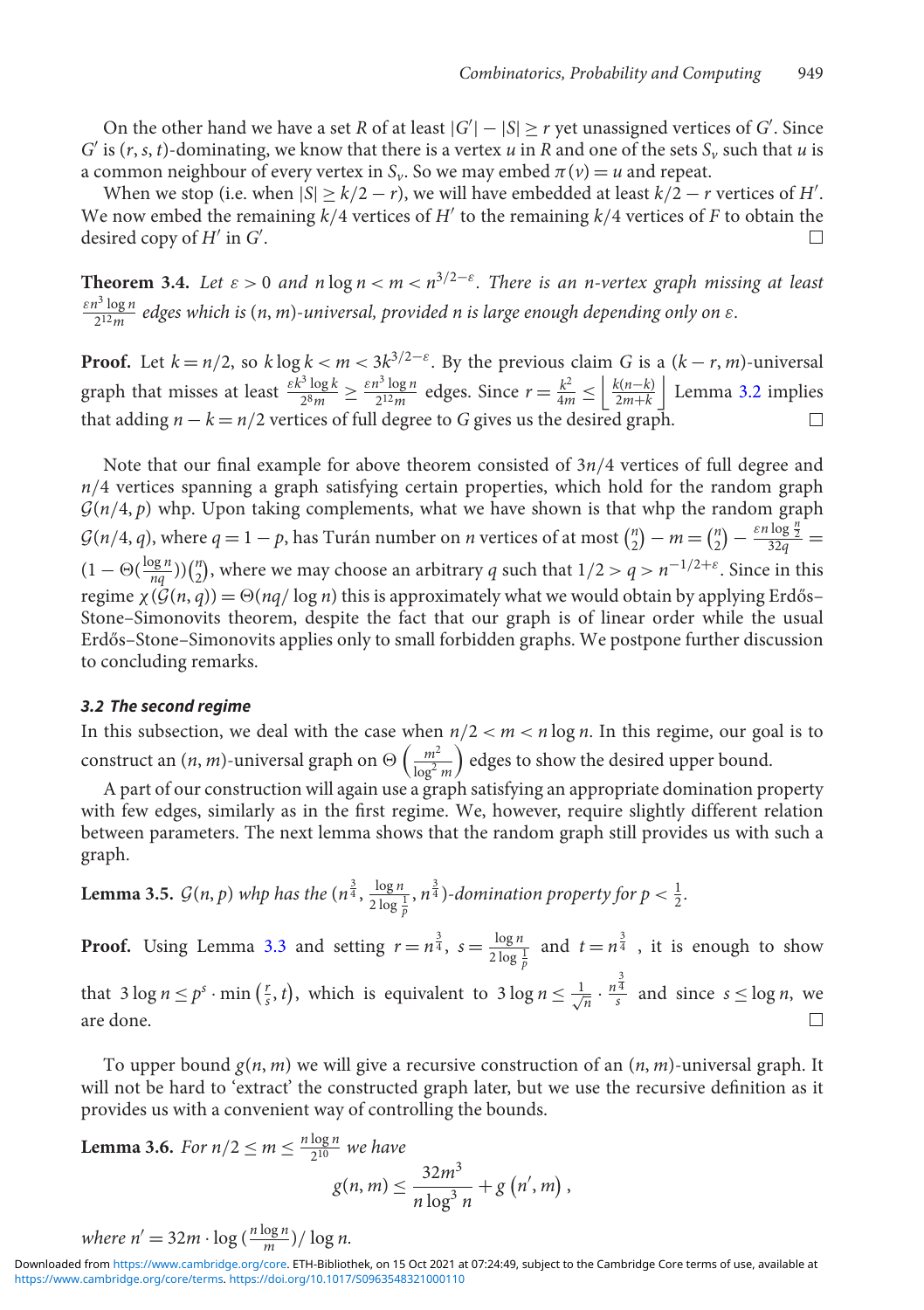<span id="page-8-0"></span>



**Proof.** Note that *n'* is increasing in *m* for  $m \leq \frac{n \log n}{2^{10}}$  so

<span id="page-8-1"></span>
$$
n' \le 32 \frac{n \log n}{2^{10}} \cdot \frac{\log(2^{10})}{\log n} \le \frac{2}{3}n.
$$
 (3)

Let  $k = n - \frac{n}{\log^3 n}$ . Our initial goal is to find a *k*-vertex,  $(k - n^{\frac{4}{5}}, m)$ -universal graph *G* with at most  $g(n',m)+\frac{17m^3}{n\log^3 n}$  edges. After this is done, we will finish the proof by applying Lemma [3.2.](#page-4-0)

We construct *G* as follows. Let  $p = \frac{m^3}{n^3 \log^3 n} < \frac{1}{2}$ . Let the vertex set *V* of *G* be the union of three disjoint sets  $V = V_1 \cup V_2 \cup V_3$ , of sizes  $|V_1| = \frac{n}{\log^3 n} + n^{\frac{4}{5}}$ ,  $|V_2| = n'$  and  $|V_3| = k - |V_1| - |V_2|$ .

We construct the edge set in three steps as follows:

- Let *V* induce a graph with the  $(n^{\frac{3}{4}}, \frac{\log n}{2 \log \frac{1}{p}}, n^{\frac{3}{4}})$ -domination property that has at most  $n^2p$ edges.
- Make each vertex in  $V_1$  adjacent to all other vertices.
- Finally, add at most  $g(n', m)$  edges within  $V_2$  to make  $G[V_2]$  an  $(n', m)$ -universal graph.

The graph from the first step exists due to Lemma [3.5,](#page-7-0) as  $\mathcal{G}(n, p)$  has both the  $(n^{\frac{3}{4}}, \frac{\log n}{2 \log \frac{1}{p}}, n^{\frac{3}{4}})$ -

domination property and at most  $n^2p$  edges whp, and since both these properties are hereditary we may take any subgraph on *k* < *n* vertices for our graph. Observe that *G* has at most

$$
n^{2}p + n|V_{1}| + g(n', m) \leq n^{2}p + \frac{2n^{2}}{\log^{3} n} + g(n', m) \leq \frac{17m^{3}}{n \log^{3} n} + g(n', m)
$$

edges, as *n*/2 < *m*.

We now show that *G* is indeed ( $k - n^{\frac{4}{5}}$ , *m*)-universal. Let *H* be an arbitrary graph on  $k - n^{\frac{4}{5}}$ vertices and *m* edges. Our task is to find an embedding of *H* into *G* (see Figure [3](#page-8-0) for an illustration of the final state of the embedding process).

First, embed the  $\frac{n}{\log^3 n}$  vertices of highest degree from *H* arbitrarily into *V*<sub>1</sub>, and note that  $n^{\frac{4}{5}}$ vertices in  $V_1$  remain free. Second, embed the next  $n'$  vertices of highest degree into  $V_2$ . As the subgraph of  $H$  induced by those vertices has less than  $m$  edges, it can be embedded into  $V_2$ , as  $G[V_2]$  is  $(n', m)$ -universal.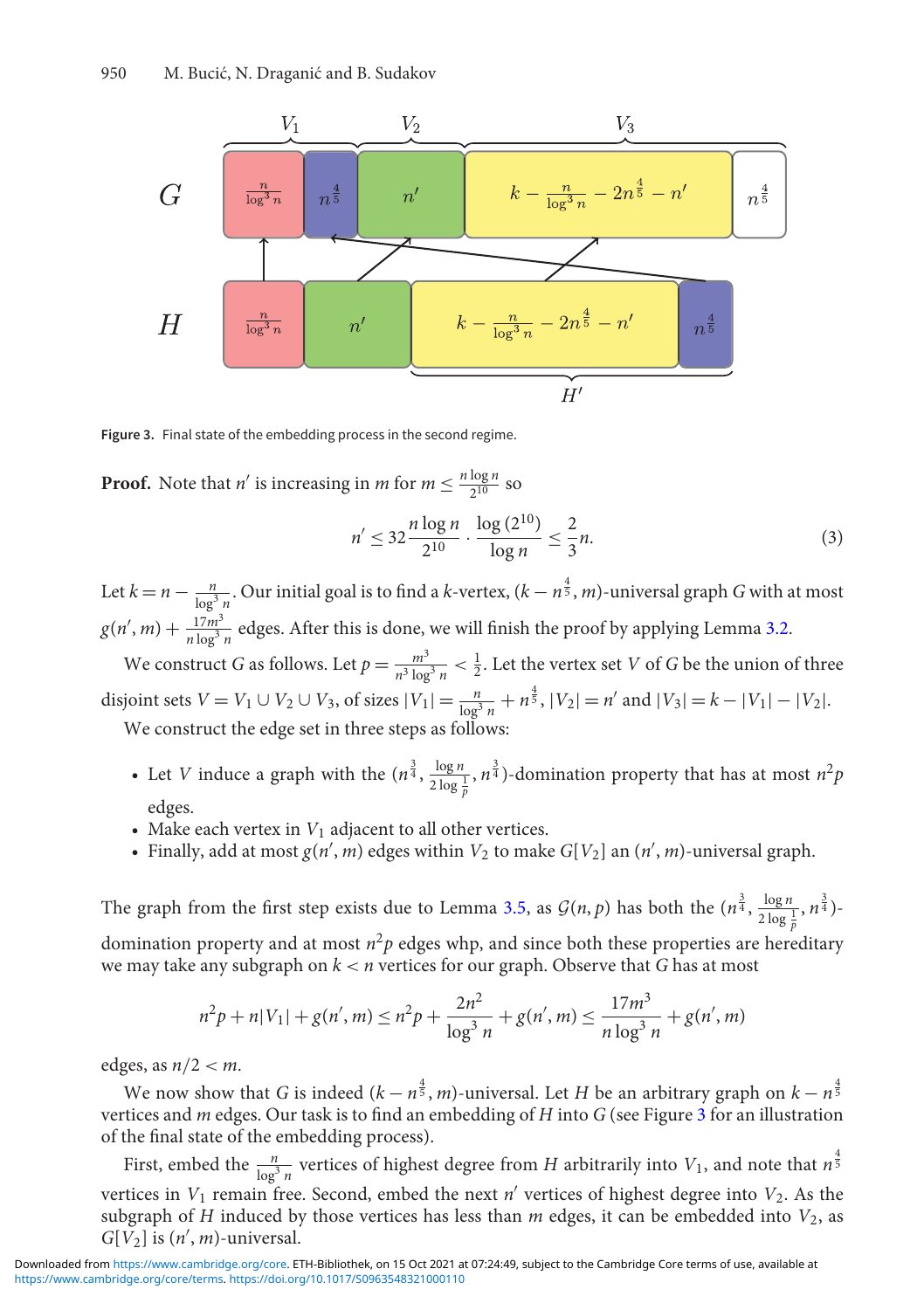Let *H'* be the subgraph consisting of the remaining vertices of *H*. Note that  $|H'| = k - n^{\frac{4}{5}} - \frac{n}{\log^3 n} - n' = |V_3|$ . We embed vertices of *H'* one by one into *V*<sub>3</sub> and delete them from *H'* until only  $n^{\frac{4}{5}}$  are left. For each  $v \in H'$  let  $S_v$  be the image set of all *v*'s neighbours in *H*, which are already

embedded into  $V_2 \cup V_3$ . At each step, we argue that we can find a vertex  $v \in H'$  and a free vertex  $u \in V_3$  such that *u* is a common neighbour of  $S_v$  and we embed *v* into *u*.

Note that the size of each *S<sub>v</sub>* at each step is at most  $\Delta_1 = 2m/n' = \frac{2 \log n}{32 \log(\frac{n \log n}{m})}$  $\leq \frac{\log n}{2 \log \frac{1}{p}} \leq \log n,$ because  $\Delta_1$  is an upper bound on the degree of vertices in *H'*. Note also that each vertex in  $V_2 \cup V_3$ can only be in at most  $\Delta_2 = 2m/(\frac{n}{\log^3 n}) \le \log^5 n$  sets  $S_\nu$ , as vertices in  $V_2 \cup V_3$  cannot be images of one of the  $\frac{n}{\log^3 n}$  vertices of highest degree in *H*, so their degree in *H* is at most  $2m/(\frac{n}{\log^3 n})$ . Now we find a disjoint collection of *S<sub>v</sub>*'s, by choosing them one by one and each time deleting all other sets which intersect the chosen one. Thus we get a collection of at least  $\frac{|H'|}{\Delta_1\Delta_2+1} \ge n^{\frac{3}{4}}$  disjoint sets *S<sub>i</sub>*, since  $|H'| \ge n^{\frac{4}{5}}$ .

To summarise we have found  $n^{\frac{3}{4}}$  disjoint sets  $S_v$  each of size at most  $\frac{\log n}{2\log(\frac{1}{p})}$ . The set of remain-

ing free vertices of  $V_3$  has size  $|H'| \geq n^{\frac{4}{5}}$  and is disjoint from these  $S_\nu$ 's. Therefore, the domination property of *G* implies that there is a free vertex in *V*3, which is a common neighbour of all vertices in some set  $S_\nu$ . We embed  $\nu$  into this vertex. We update each  $S_\nu$  after every single embedding. When fewer than  $n^{\frac{4}{5}}$  vertices are left in  $H'$  we embed them into the remaining free part of  $V_1$  and are done.

We have shown the existence of a *k*-vertex graph *G* which is  $(k - n^{\frac{4}{5}}, m)$ -universal. By making use of Lemma [3.2](#page-4-0) and noting that

$$
k - \left\lfloor \frac{k(n-k)}{2m+k} \right\rfloor \leq k - \frac{n(n-k)}{9m} \leq k - \frac{n-k}{\log n} \leq k - \frac{n}{\log^4 n} \leq k - n^{\frac{4}{5}},
$$

we conclude that by adding  $n - k = \frac{n}{\log^3 n}$  full-degree vertices to *G* we get an *n*-vertex,  $(n, m)$ universal graph. The number of edges of this graph is at most

$$
g(n', m) + \frac{17m^3}{n \log^3 n} + \frac{n^2}{\log^3 n} \le g(n', m) + \frac{25m^3}{n \log^3 n}
$$

as  $n/2 \leq m$ , which finishes the proof.

<span id="page-9-1"></span>**Corollary 3.7.** *For*  $n/2 \le m$  *we have* 

$$
g(n, m) \leq \mathcal{O}\left(\frac{m^2}{\log^2 m}\right).
$$

**Proof.** If  $n < \frac{16m}{\log m}$  then the statement holds trivially since a graph on *n* vertices has at most  $\binom{n}{2}$  $\binom{n}{2}$ edges.

For any fixed *m* we will use the previous lemma and induction on *n* to show

<span id="page-9-0"></span>
$$
g(n,m) \le \frac{2^{22}m^2}{\log^2 m} \left(1 - \frac{2m}{n \log n}\right) \tag{4}
$$

holds for all *n* such that  $\frac{16m}{\log m} \le n \le 2m$ . The lower bound on *n* implies that  $n \ge \sqrt{m}$  and therefore log  $m \le 2 \log n$ . For the base of the induction consider all *n* in our range such that  $n \le \frac{2^{11}m}{\log m}$ . In

 $\Box$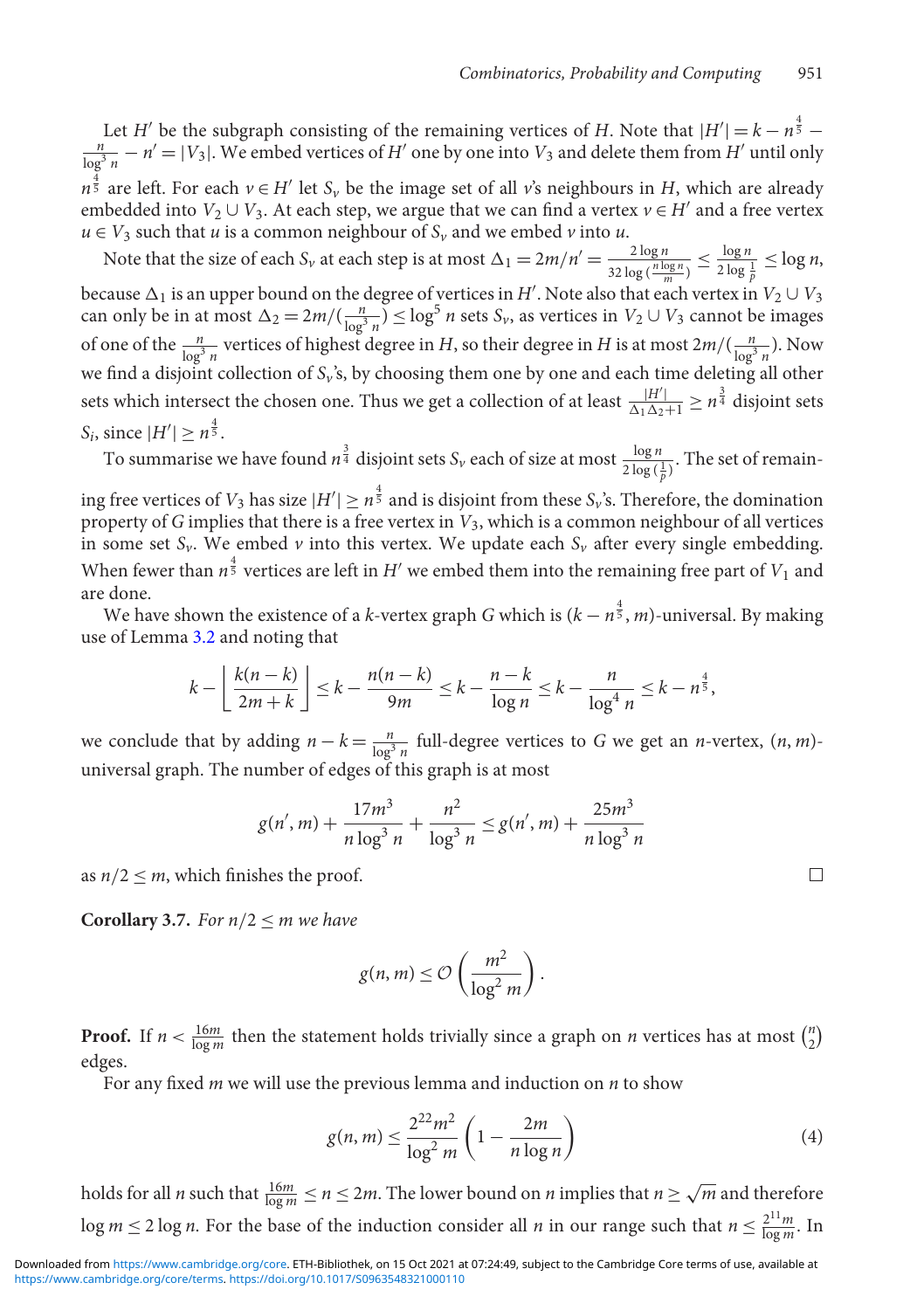this case the inequality [\(4\)](#page-9-0) holds, since  $n \ge \frac{16m}{\log m}$  implies  $\frac{2m}{n \log n} \le \frac{1}{2}$  and  $n^2 \le \frac{2^{22}m^2}{\log^2 m}$  so the RHS is at least  $n^2/2$  and as before any graph on *n* vertices has at most  $\binom{n}{2}$  $n \choose 2$  edges.

We now proceed to the induction step. Let  $2m \ge n \ge \frac{2^{11}m}{\log m}$  and assume that the statement holds for all smaller *n* (but still larger than  $\frac{16m}{\log m}$ ). Since our bounds on *n* imply  $\frac{n\log n}{2^{10}} \ge m \ge n/2$  we have that

$$
g(n, m) \le \frac{32m^3}{n \log^3 n} + g(n', m),
$$

where  $n' = \frac{32m}{\log n} \cdot \log(\frac{n \log n}{m})$  is given by the previous lemma. By inequality [\(3\)](#page-8-1) we have  $n' < n$  and from the definition  $n' \ge \frac{32m}{\log n} \ge \frac{16m}{\log m}$  so we can apply the induction hypothesis to *n'* to obtain

$$
g(n, m) \le \frac{32m^3}{n \log^3 n} + \frac{2^{22}m^2}{\log^2 m} \left(1 - \frac{2m}{n' \log n'}\right)
$$
  
= 
$$
\frac{2^{22}m^2}{\log^2 m} \left(1 + \frac{m \log^2 m}{2^{17} n \log^3 n} - \frac{2m}{n' \log n'}\right).
$$

In order to finish the proof it is enough to show that:

$$
\frac{2m}{n'\log n'} - \frac{m\log^2 m}{2^{17}n\log^3 n} \ge \frac{2m}{n\log n}
$$

or equivalently

$$
\frac{2\log n}{n'\log n'} - \frac{\log^2 m}{2^{17}n\log^2 n} \ge \frac{2}{n}.
$$

Recall that  $\log m \leq 2 \log n$  and  $\log n' < \log n$  (since  $n' < n$ ). Thus it is enough to show

$$
\frac{2}{n'}\geq \frac{3}{n},
$$

which is true by inequality  $(3)$ , so we are done.

If one looks at what kind of graph this recursive argument builds, in each step it will add a few more vertices of full degree, in total at most  $\mathcal{O}(\frac{m^2}{n\log^2 m})$  since otherwise we would have used too many edges. The rest of the graph consists of several blocks which are initially small and have a large number (of randomly chosen) neighbours and progressively the blocks become bigger and bigger but they have less (randomly chosen) neighbours. The number of blocks we see is the number of times we needed to call upon the recursion and from definition of *n'* we roughly have  $\frac{n' \log n'}{m} \approx \log \left( \frac{n \log n}{m} \right)$  where we used that  $\log n' \approx \log n$  as throughout the argument we stay in the same range depending on *m*. What this means is that in each step, we take a logarithm of the current value of  $\frac{n \log n}{m}$  up until it reaches a constant. That is, we need  $\mathcal{O}\left(\log^*\left(\frac{n \log n}{m}\right)\right)$ <sup>[b](#page-10-0)</sup> many steps. See Figure [4](#page-11-0) for an illustration of the constructed graph.

 $\Box$ 

<span id="page-10-0"></span>blog<sup>∗</sup> *x* is the function defined as the number of times we need to apply the logarithm function to *x* in order to get to 1, applied to the number of atoms in the universe it evaluates to about 5.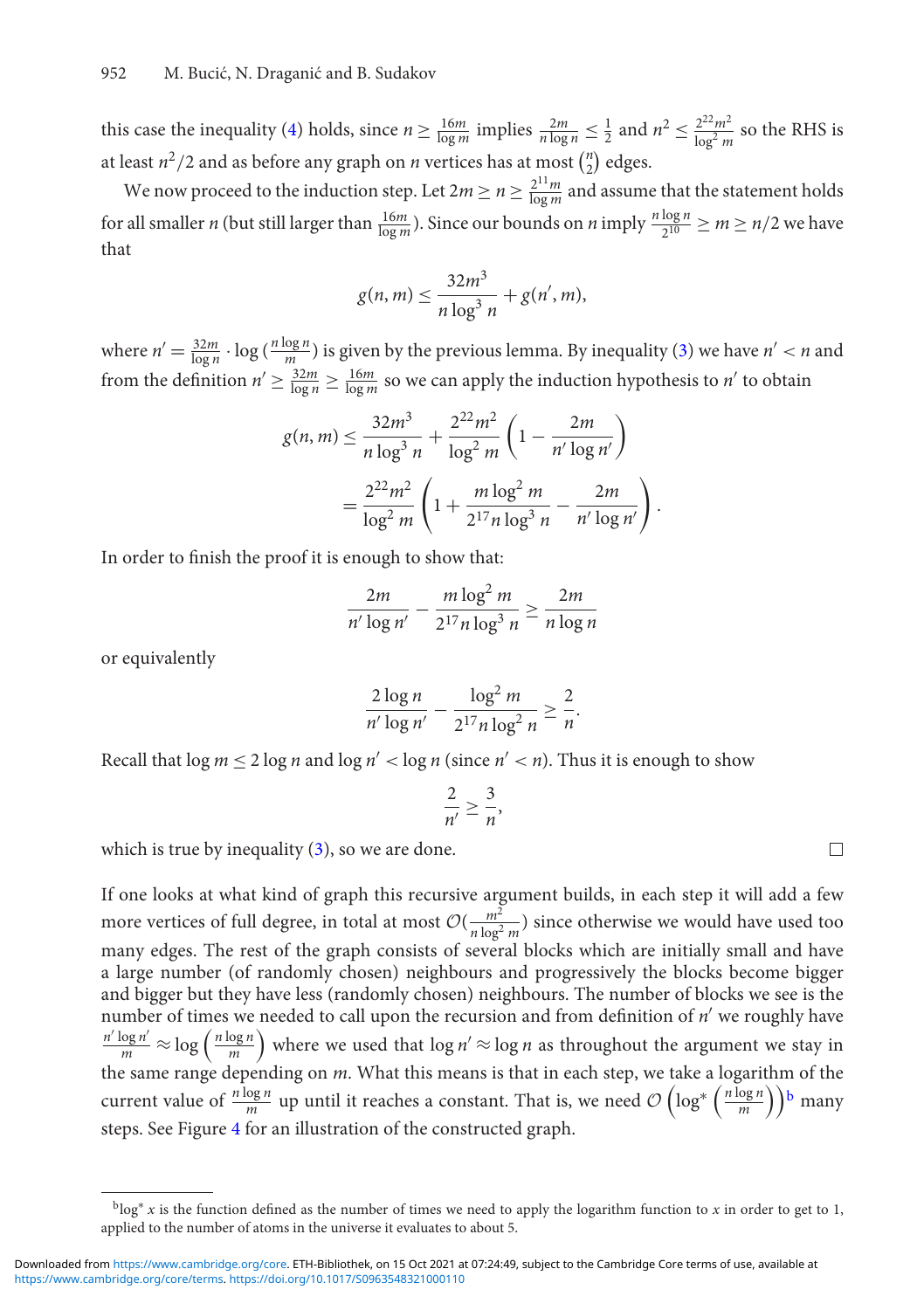<span id="page-11-0"></span>

**Figure 4.** The (*n*, *n*)-universal graph constructed by the recursion. Each vertex in a block has an edge towards another vertex in its own block or a vertex in a subsequent block with probability *p*. The density of the random edges, depicted by different shades of grey, decreases as the size of the block increases.

## *3.3 Completing the picture*

We are now ready to combine our results to show our main theorem.

**Proof of Theorem [1.2](#page-2-0)**. The lower bounds follow directly from Lemma [2.1.](#page-3-1) In Corollary [3.7](#page-9-1) we have proven the desired upper bound for  $g(n, m)$  when  $n/2 \le m \le n \log n$ . Theorem [3.4](#page-7-1) gives us the bound when *n* log  $n < m < n^{3/2-\epsilon}$ .

The remaining case is when  $m < n/2$ . Notice that in this case  $g(n, m) \leq g(2m, m) = \Theta\left(\frac{m^2}{\ln^2}\right)$ log2 *m*  $\setminus$ since any graph with *e* edges has at most 2*m* non-isolated vertices.

**Remark.** We have shown that the function  $g(n, m)$  exhibits different behaviour in the two regimes. Namely, when  $m = o(n \log n)$  then  $g(n, m) = \Theta\left(\frac{m^2}{\log^2 n}\right)$  $\log^2 m$  $= o(n^2)$  while if  $m = \omega(n \log n)$  we have that  $g(n, m) = \binom{n}{2}$  $\binom{n}{2} - \Theta\left(\frac{n^3 \log n}{m}\right) = (1 - o(1))\binom{n}{2}$  $n_2$ ). From our arguments one can see that as we transition from one regime to another both bounds become quadratic in *n*. The following corollary shows that  $m = \Theta(n \log n)$  is precisely the transitioning point between the two behaviours.

**Corollary 3.8.** Let  $\mu > 0$  be a positive constant. Then there exist positive constants  $0 < c_1, c_2 < 1$ such that  $c_1\binom{n}{2}$  $\binom{n}{2}$   $\leq g(n, \mu n \log n) \leq c_2 \binom{n}{2}$ 2 *for all positive integers n.*

**Proof.** The lower bound follows from Lemma [2.1.](#page-3-1) For the upper bound we have the following cases:

- When  $m > n \log n$  the claim follows from Theorem [3.4.](#page-7-1)
- When  $m < \frac{n \log n}{2^{12}}$  the claim follows from [\(4\)](#page-9-0).
- If  $\frac{n \log n}{2!^2} \le e \le n \log n$  then we use the inequality  $g(n, x) \le 2g(n/2, x) + (n/2)^2$  iterating it a constant number of times until we are able to use Theorem [3.4.](#page-7-1) This inequality holds as one can construct an  $(n, x)$ -universal graph by taking two disjoint copies of a  $(n/2, x)$ -universal graph and making every two vertices from different copies adjacent. □

# **4. Concluding remarks**

In this paper, we complete the study of the behaviour of  $f(n, e)$  defined as the maximum size of an (*n*, *e*)-unavoidable graph.

As already mentioned in the introduction, in order to get a lower bound on  $f(n, e)$ , we want to find a graph *H* with  $f(n, e)$  edges and Turán number  $ex(n, H) \leq e$ . Inverting this statement, we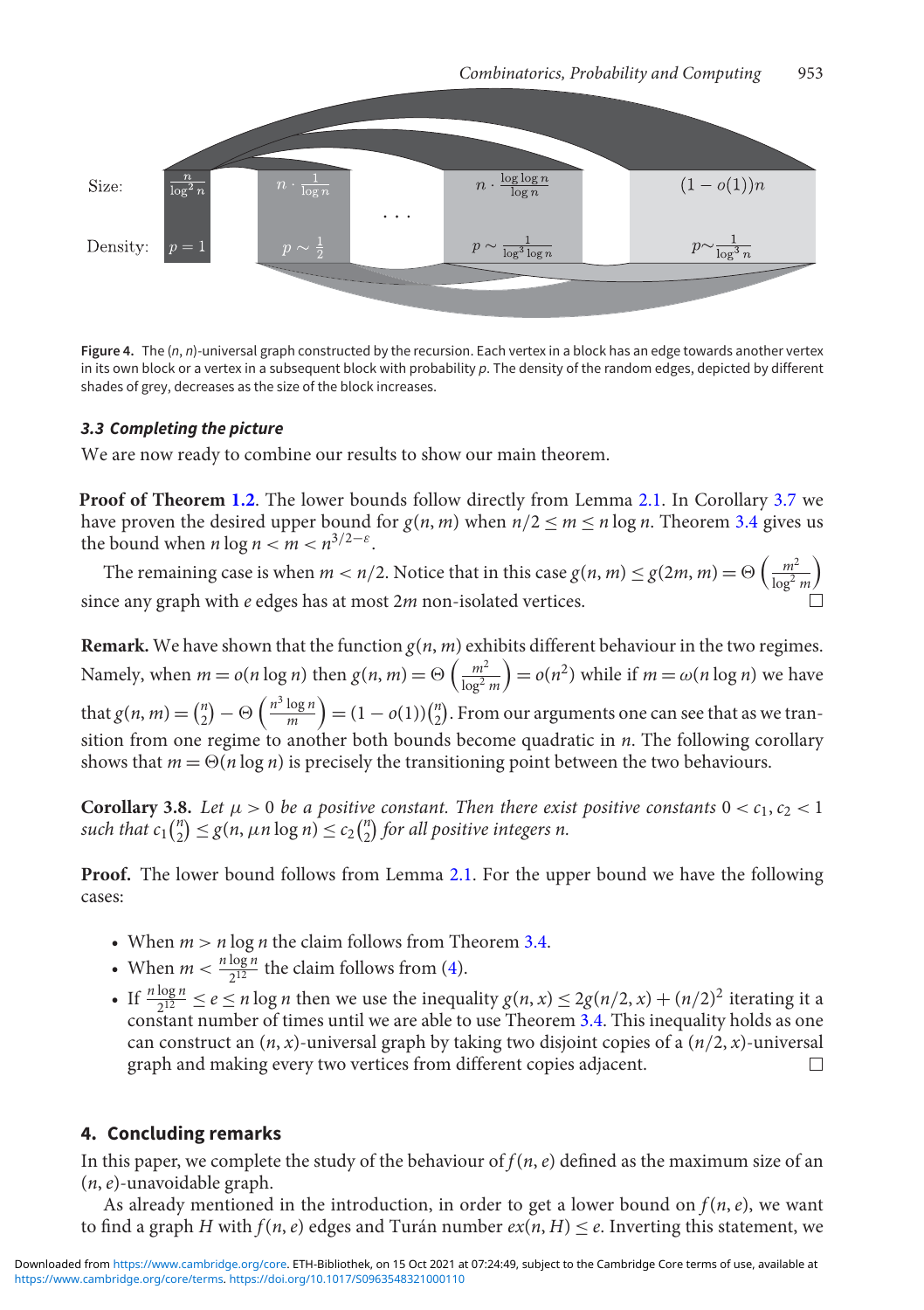want to find graphs with fixed number of edges which minimise the Turán number. The universal graph we used in the proof of Theorem [3.4](#page-7-1) consisted of a collection of vertices joined to every other vertex and a random graph on the remainder. By transferring this result into unavoidability language, as discussed at the end of Section [3.1,](#page-5-2) we obtain that whp the appropriate random graph  $G(n/4, q)$  is the desired minimiser of the Turán number, provided  $1/2 > q > n^{-1/2+\epsilon}$ . Being a bit more careful with our estimates one can even obtain an almost spanning version of this result. Namely we can get:

**Theorem 4.1.** Let  $\varepsilon > 0$ . There is a  $\delta > 0$  such that for  $G \sim \mathcal{G}((1 - \varepsilon)n, q)$  we have whp that  $ex(n, G) = \left(1 - \Theta\left(\frac{\log n}{nq}\right)\right) \binom{n}{2}$  $n\choose 2$ , provided  $n^{-1/2+\varepsilon} < q < \delta$ .

Note that for this range of *q* the chromatic number of the above random graph *G* whp satisfies  $\chi(G) = \Theta\left(\frac{nq}{\log n}\right)$ . Interestingly, this shows that  $ex(n, G)$  behaves essentially the same as we would expect from the Erdős–Stone–Simonovits theorem [[19,](#page-13-20) [18\]](#page-13-21), i.e.  $ex(n, G) = \left(1 - \frac{\Theta(1)}{\chi(G)}\right) \binom{n}{2}$  $\binom{n}{2}$ despite the fact that *G* is almost spanning! In contrast, in order for the Erdős-Stone-Simonovits theorem to apply, the size of the host graph is required to be significantly larger than the graph being embedded. The question of the exact requirement on the parameters was considered by Bollobás [\[7\]](#page-13-22) and Chvátal and Szemerédi [\[15\]](#page-13-23) who showed that the best one can hope for in general is that the Erdős–Stone–Simonovits theorem holds for graphs of order  $O(\log n)$ , even in our approximate sense.

It could be interesting to determine whether the above theorem extends for values of *q* smaller than *n*−1/2. The main obstacle for our argument is that our current embedding strategy requires too strong a domination property, which in particular is no longer satisfied by  $G(n, q)$ . In light of this, it might be interesting to try to find a weaker version of our property, which would suffice for our embedding argument but is still satisfied by the sparser random graphs. Another possible benefit of such a weaker property is that it could possibly allow one to construct explicit universal graphs which one could use for our argument and answer a question of Alon and Asodi [\[1\]](#page-12-0) and later Hetterich, Parczyk and Person[\[22\]](#page-13-24).

Several bounded-degree analogues of our universality problem arise quite naturally. Alon and Capalbo [\[3\]](#page-13-19) show that the minimal number of edges in a graph which is universal for the family  $\mathcal{E}(n,d)$  of *n*-vertex graphs of maximum degree at most a constant  $d$  is  $\Theta\left(n^{2-2/d}\right)$ . This is asymptotically very different from  $g(n, dn) = \Theta\left(\frac{n^2}{\ln n^2}\right)$  $\overline{\log^2 n}$ which we get from Theorem [1.2.](#page-2-0) We determine

*g*(*n*, *dn*) up to a constant factor for any values of *n* and *d*, even if we allow *d* to depend on *n*. However, very little seems to be known about the above bounded-degree problem if one allows *d* to grow with *n*. In particular, what is the minimal number of edges in an  $\mathcal{E}(n, d)$ -universal graph when *d* is allowed to depend on *n*. Another, possibly an even closer analogue, is what happens if we consider the spanning variant of this problem. So, what is the smallest number of edges in a graph on exactly *n* vertices which is  $\mathcal{E}(n, d)$ -universal, where *d* is allowed to depend on *n*?

## **Acknowledgements**

The authors would like to thank Tuan Tran for bringing unavoidability problems to our attention. We are also grateful to the anonymous referees for their careful reading of the paper and many useful suggestions.

## <span id="page-12-0"></span>**References**

- <span id="page-12-1"></span>[1] Alon, N. and Asodi, V. (2002) Sparse universal graphs. *J. Comput. Appl. Math.* **142**(1) 1–11.
- [2] Alon, N. and Capalbo, M. (2007) Sparse universal graphs for bounded-degree graphs. *Random Struct. Algorithms* **31**(2) 123–133.